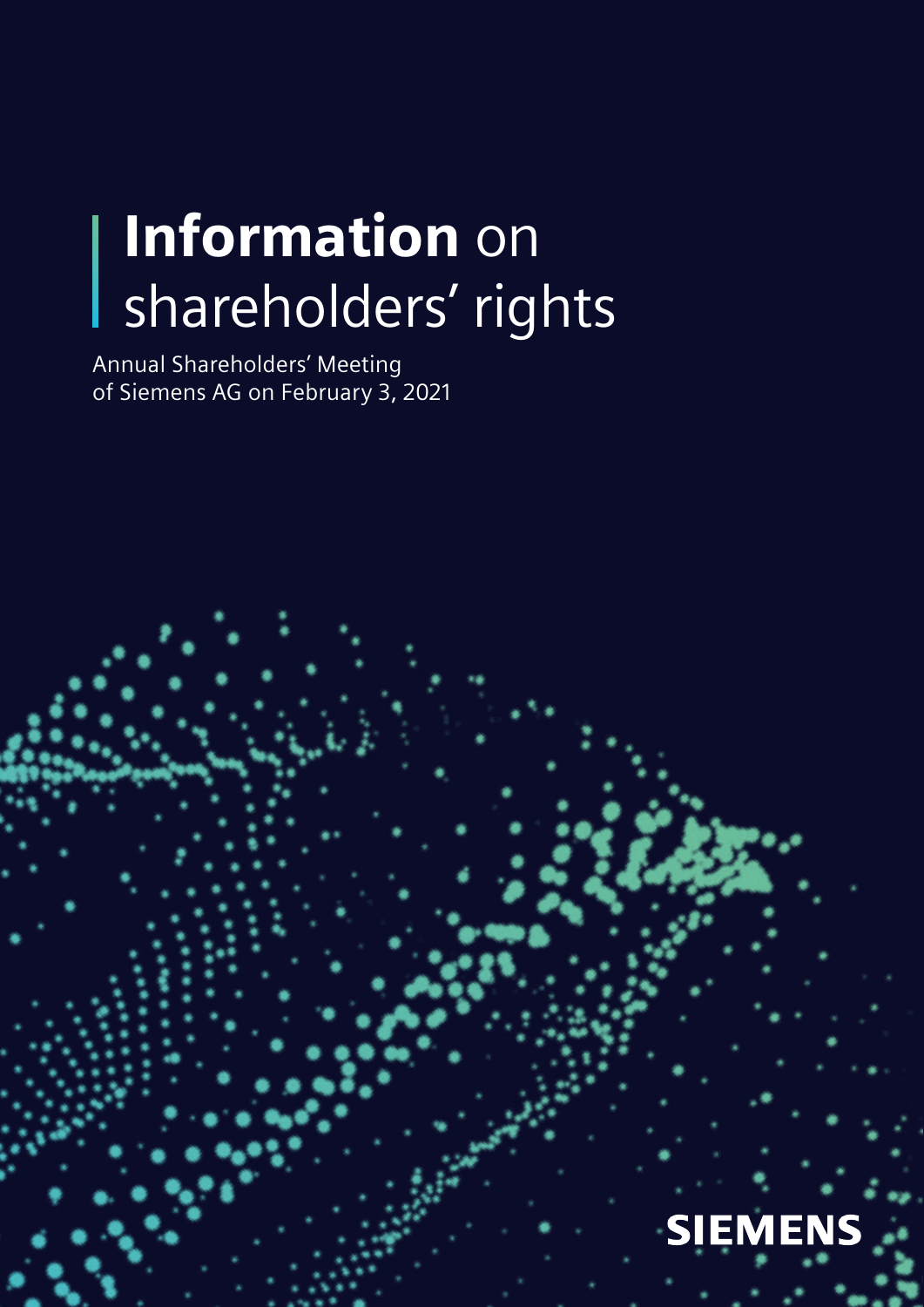#### Siemens Aktiengesellschaft

Berlin and Munich

Berlin and Munich, December 2020

#### Annual Shareholders' Meeting of Siemens Aktiengesellschaft (hereinafter "Siemens AG" or "Company")

to be held as a virtual Annual Shareholders' Meeting without the physical attendance of the shareholders or their proxy representatives on Wednesday, February 3, 2021, at 10:00 a.m. (CET) on the basis of the Act on Measures in Corporate Law, Cooperatives Law, Associations Law, Trust Law, and Real Estate Owner Law to Combat the Effects of the COVID-19 Pandemic of March 27, 2020 (Federal Law Gazette I No. 14 2020, p. 570), the application of which was extended by the Ordinance on Extending Measures in Corporate Law, Cooperatives Law, Associations Law and Trust Law to Combat the Effects of the COVID-19 Pandemic of October 20, 2020 (Federal Law Gazette I No. 48 2020, p. 2258), until December 31, 2021 (hereinafter "COVID-19 Measures Act").

The entire Shareholders' Meeting will be webcast live in sound and vision over the Internet for shareholders of Siemens AG and their proxy representatives. The voting rights of the shareholders and their proxy representatives are exercised exclusively by way of absentee voting or by granting proxy authorization to the proxy representatives nominated by the Company. The place of the Annual Shareholders' Meeting within the meaning of the German Stock Corporation Act (AktG) is Werner-von-Siemens-Str. 1, 80333 Munich.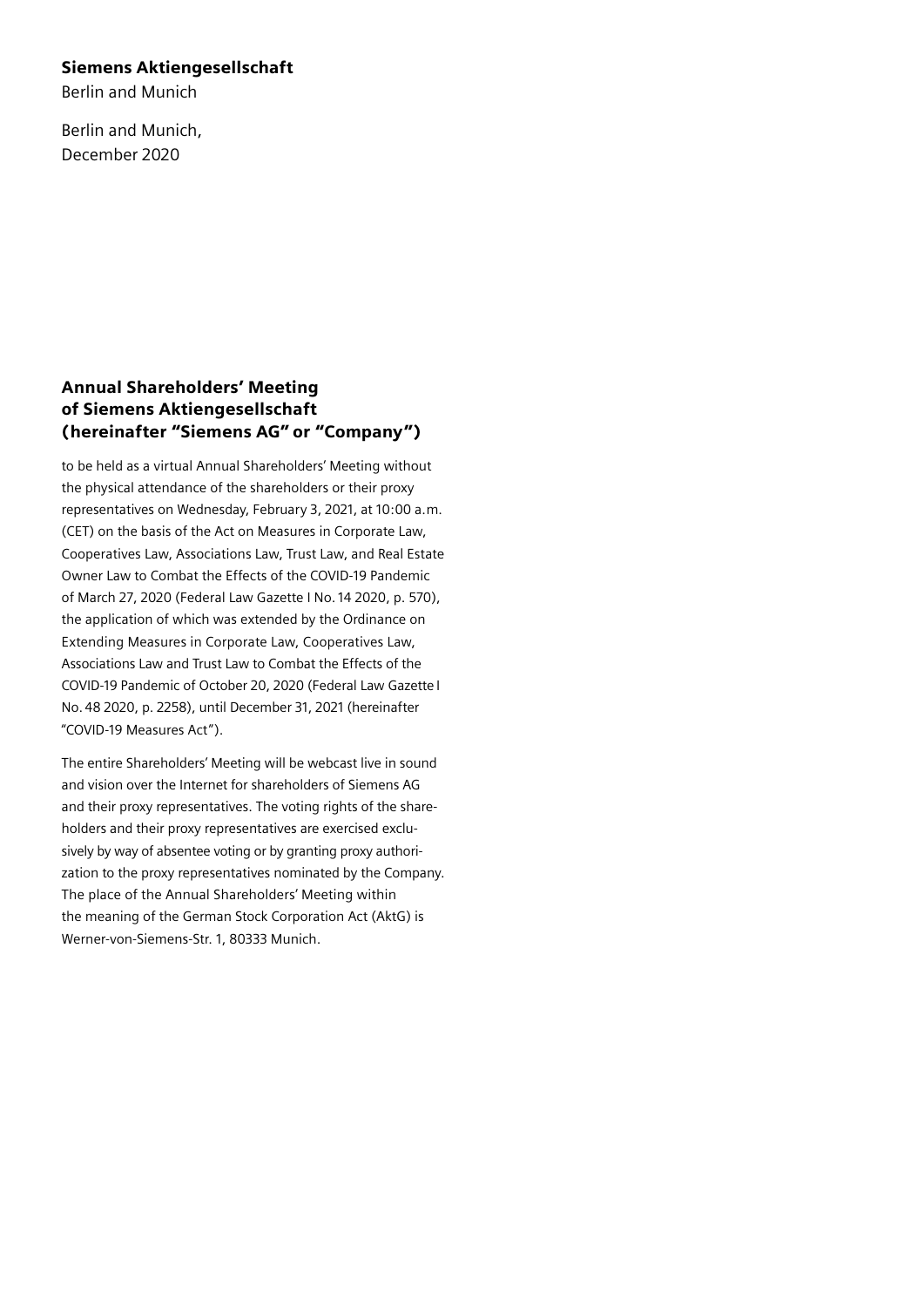# Information on shareholders' rights

pursuant to Section 122 (2), Section 126 (1), Section 127, Section 131 (1), Section 295, Section 293g (3) of the German Stock Corporation Act (AktG), Section 1 (2) sentence 1 no. 3 in conjunction with sentence 2 of the COVID-19 Measures Act, Section 245 no.1 of the German Stock Corporation Act (AktG), Section 1 (2) sentence 1 no. 4 of the COVID-19 Measures Act

### 1. Requests for additions to the agenda pursuant to Section 122 (2) of the German Stock Corporation Act (AktG)

Shareholders whose combined shares amount to at least one-twentieth of the capital stock or a proportionate ownership of at least €500,000 (the latter equivalent to 166,667 shares) may request that items be placed on the agenda and be published.

Persons submitting a request must prove that they have held the shares for at least 90 days before the date the request is received and that they hold the shares until the Managing Board decides on the request, with Section 70 of the German Stock Corporation Act (AktG) being applicable when calculating the time for which shares have been held. The day on which the request is received shall not be counted. Any move from a Sunday, Saturday or public holiday to a preceding or subsequent business day shall not be possible. Sections 187 to 193 of the German Civil Code (BGB) shall not be applied *mutatis mutandis*.

Each new item must be accompanied by supporting information or a formal resolution proposal. The request must be submitted in writing to the Managing Board of Siemens AG and be received by the Company no later than midnight (CET) on January 3, 2021. Please use the following address to submit your respective requests:

Managing Board of Siemens Aktiengesellschaft Werner-von-Siemens-Str. 1 80333 Munich, Germany.

Unless made public at the same time as the Notice of Annual Shareholders' Meeting, requests for additions to the agenda that are required to be published are published without undue delay upon receipt in the German Federal Gazette (Bundesanzeiger). In addition, such requests are published on the Internet at [WWW.SIEMENS.COM/AGM](http://www.siemens.com/agm) and communicated to the shareholders. Formal resolution proposals that accompany such requests for additions to the agenda will be treated as if they had been submitted orally at the Annual Shareholders' Meeting.

The provisions of the German Stock Corporation Act (AktG) underlying these shareholders' rights read as follows:

*Section 122 Convening a meeting at the request of a minority (excerpts)*

*(1)* **<sup>1</sup>***A shareholders' meeting shall be called if shareholders whose combined shares amount to at least one-twentieth of the capital stock request such meeting in writing, stating the purpose and the reasons of such meeting; such request shall be addressed to the managing board.* **<sup>2</sup>***The articles may provide that the right to request a shareholders' meeting shall require another form and the holding of a lower portion of the capital stock.* **3***Persons submitting a request must prove that they have held the shares for at least 90 days*  *before the date the request is received and that they hold the shares until the managing board decides on the request.*  **<sup>4</sup>***121 (7) shall be applied mutatis mutandis.*

*(2)* **<sup>1</sup>** *In the same manner, shareholders whose combined shares amount to at least one-twentieth of the capital stock or a proportionate ownership of at least €500,000 may request that items be placed on the agenda and be published.* **2***Each new item must be accompanied by supporting information or a formal resolution proposal.* **3***The request within the meaning of sentence 1 must be received by the company no later than 24 days, in the case of stock exchange listed companies no later than 30 days, prior to the meeting, excluding the day of receipt.*

#### *Section 121 General (excerpts)*

*(7)* **<sup>1</sup>***For periods and deadlines counted backwards from the date of the meeting, the day of the meeting shall not be included in the calculation.* **2***Any move from a Sunday, Saturday or public holiday to a preceding or subsequent business day shall not be possible.* **<sup>3</sup>***Sections 187 to 193 of the German Civil Code (BGB) shall not be applied mutatis mutandis.* **4***In the case of non-listed companies, the Articles of Association may determine a different calculation of the period.*

#### *Section 70 Calculation of the period of shareholding*

**<sup>1</sup>** *If the exercise of rights arising from the share requires that the shareholder has been the holder of such share for a certain period of time, the right to demand transfer of title from a credit institution, a financial services institution or an enterprise operating under Section 53 (1) sentence 1 or Section 53b (1) sentence 1 or Section 53b (7) of the German Banking Act (KWG) shall be deemed equivalent to ownership.* **2***The period during which the share has been owned by a predecessor shall be attributed to the shareholder if he/she has acquired the share without consideration, from his/her trustee, as full legal successor, in connection with the winding-up of a co-ownership or as a result of a transfer of assets pursuant to Section 13 of the Insurance Supervision Act or Section 14 of the Building Loan Associations Act.*

The provisions of the Articles of Association of Siemens AG underlying these shareholders' rights are as follows:

*Section 18 of the Articles of Association of Siemens AG (excerpts)*

*(3) Shareholders whose combined shares amount to at least one-twentieth of the capital stock may request in writing the convening of a shareholders' meeting, stating the purpose and reasons for it, if the further legal prerequisites for such a request are fulfilled. In the same way, shareholders whose combined shares represent at least one-twentieth of the capital stock or a proportionate ownership of at least €500,000 in capital stock may request that items be placed on the agenda and published, provided that the remaining legal requirements for such a request are fulfilled.*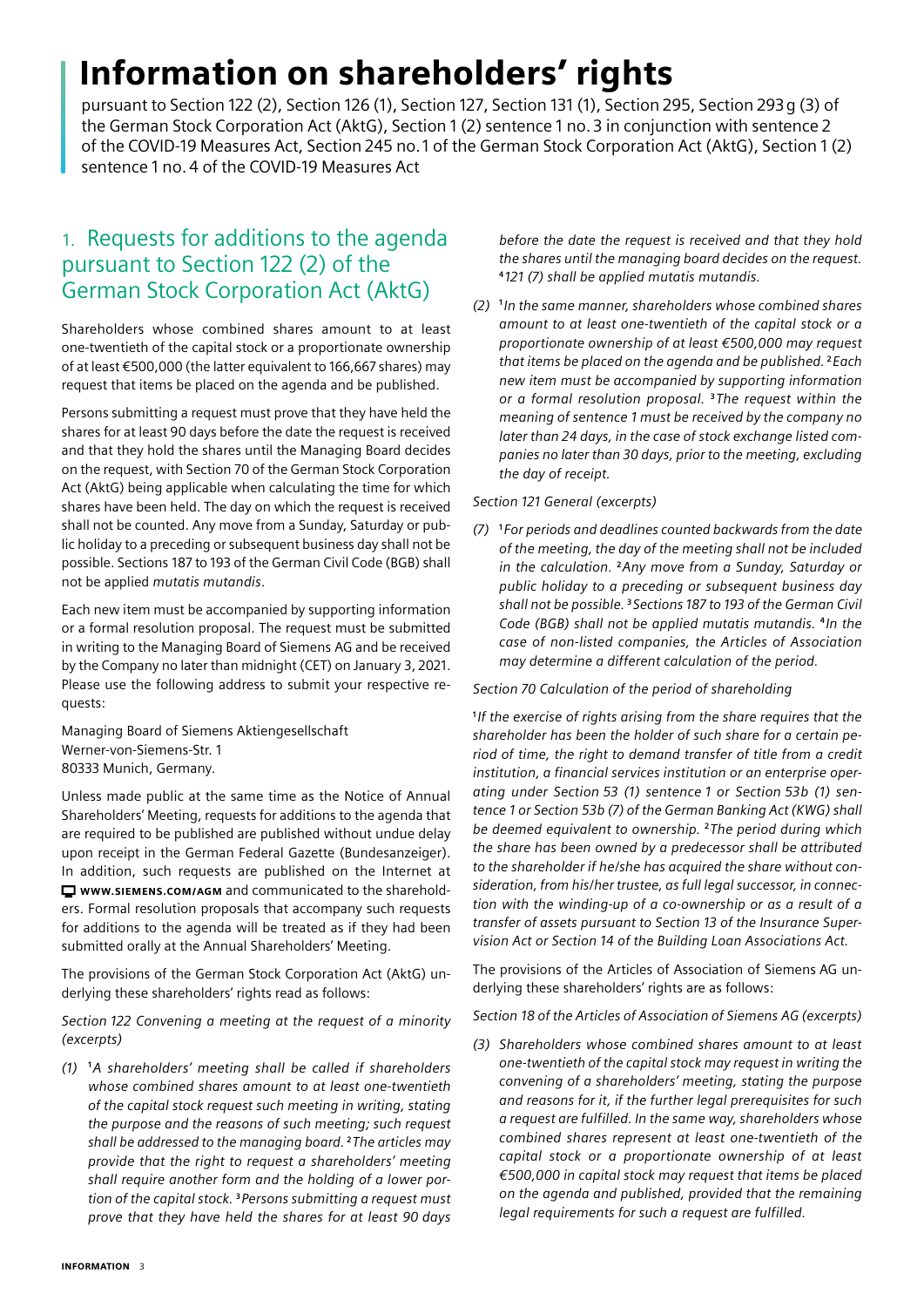### 2. Counterproposals and election nominations pursuant to Section 126 (1), Section 127 of the German Stock Corporation Act (AktG)

In addition, shareholders may submit to the Company counterproposals to Managing and/or Supervisory Board proposals relating to agenda items and make election nominations for Supervisory Board members or independent auditors. All counterproposals (along with supporting information) and election nominations must be sent to:

Siemens Aktiengesellschaft Controlling and Finance Investor Relations (CF IR) Werner-von-Siemens-Str. 1, G4.23 80333 Munich, Germany

Telefax: +49 (0) 89/636-1332474

or e-mailed to:

#### hv2021@siemens.com

Counterproposals and election nominations by shareholders to be made available, including the shareholder 's name and place of residence or registered office and any supporting information to be made available, will be posted on the Internet at  $\Box$  www. [SIEMENS.COM/AGM](http://www.siemens.com/agm) without undue delay upon their receipt, if applicable along with the content to be added in accordance with Section 127 sentence 4 of the German Stock Corporation Act (AktG). All counterproposals and election nominations that are received at the above-mentioned address by midnight (CET) on January 19, 2021 will be considered. Management's position, if any, on the counterproposals and election nominations will also be available at the above-mentioned website.

The Company will treat the published counterproposals as if they had been submitted orally at the Annual Shareholders' Meeting.

The provisions of the German Stock Corporation Act (AktG) underlying these shareholders' rights, which also specify under which conditions counterproposals and election nominations need not be made available, read as follows:

#### *Section 126 Motions by shareholders*

- *(1)* **<sup>1</sup>***Motions by shareholders including the shareholders' name, supporting information and, if any, management's position shall be made available to the eligible persons referred to in Section 125 (1) through (3) under the conditions specified therein, provided that the shareholder transmitted to the company at least 14 days prior to the meeting a counterproposal to a proposal of the Managing Board and the Supervisory Board regarding a specific item on the agenda, together with supporting information, to the address designated for this purpose in the Notice of Annual Shareholders' Meeting.* **2***The day of receipt shall not be counted.* **3***In the case of stock exchange listed companies, the required accessibility shall be provided over the website of the company.* **<sup>4</sup>***Section 125 (3) shall apply mutatis mutandis.*
- *(2)* **<sup>1</sup>***A counterproposal and its supporting information need not be made available if:*
- *1. the Managing Board would, by reason of such availability, become criminally liable;*
- *2. the counterproposal would result in a resolution of the shareholders' meeting that would be illegal or would violate the Articles of Association;*
- *3. the supporting information contains statements which are manifestly false or misleading in material respects or which are libelous;*
- *4. a counterproposal of such shareholder based on the same facts has already been made available with respect to a shareholders' meeting of the company pursuant to Section 125;*
- *5. the same counterproposal from this shareholder with essentially identical supporting information has already been made available pursuant to Section 125 to at least two shareholders' meetings of the company within the past five years and at such shareholders' meetings less than one-twentieth of the capital stock represented has voted in favor of the counterproposal;*
- *6. the shareholder indicates that he/she will neither attend nor be represented at the shareholders' meeting; or*
- *7. within the past two years at two shareholders' meetings the shareholder has failed to make a counterproposal he/she has submitted or failed to cause said counterproposal to be made.*

**<sup>2</sup>***The supporting information need not be made available if it exceeds a total of 5,000 characters.*

*(3) If several shareholders make counterproposals for resolution with respect to the same subject matter, the managing board may combine such counterproposals and the respective supporting information.*

*Section 127 Election nominations by shareholders* 

**<sup>1</sup>***Section 126 shall apply mutatis mutandis to a nomination by a shareholder for the election of members of the supervisory board or independent auditors.* **<sup>2</sup>** *Such nomination need not be supported by a statement of the reasons therefor.* **3***The managing board need not make such nomination available if the nomination fails to contain information pursuant to Section 124 (3) sentence 4 and Section 125 (1) sentence 5.* **<sup>4</sup>***The Managing Board shall ensure that the nomination by a shareholder for the election of Supervisory Board members of listed companies that are subject to the German Co-determination Act (MitbestG), the German Act on Codetermination in the Coal, Iron and Steel Industry (Montan-MitbestG) or the German Supplementary Co-determination Act (MontanMitbestGErgG) is accompanied by the following contents:* 

- *1. reference to the requirements of Section 96 (2),*
- *2. statement as to whether there has been an objection to joint compliance in accordance with Section 96 (2) sentence 3 and*
- *3. minimum number of seats on the Supervisory Board that must be occupied by women and by men so that the minimum quota required by Section 96 (2) sentence 1 is complied with.*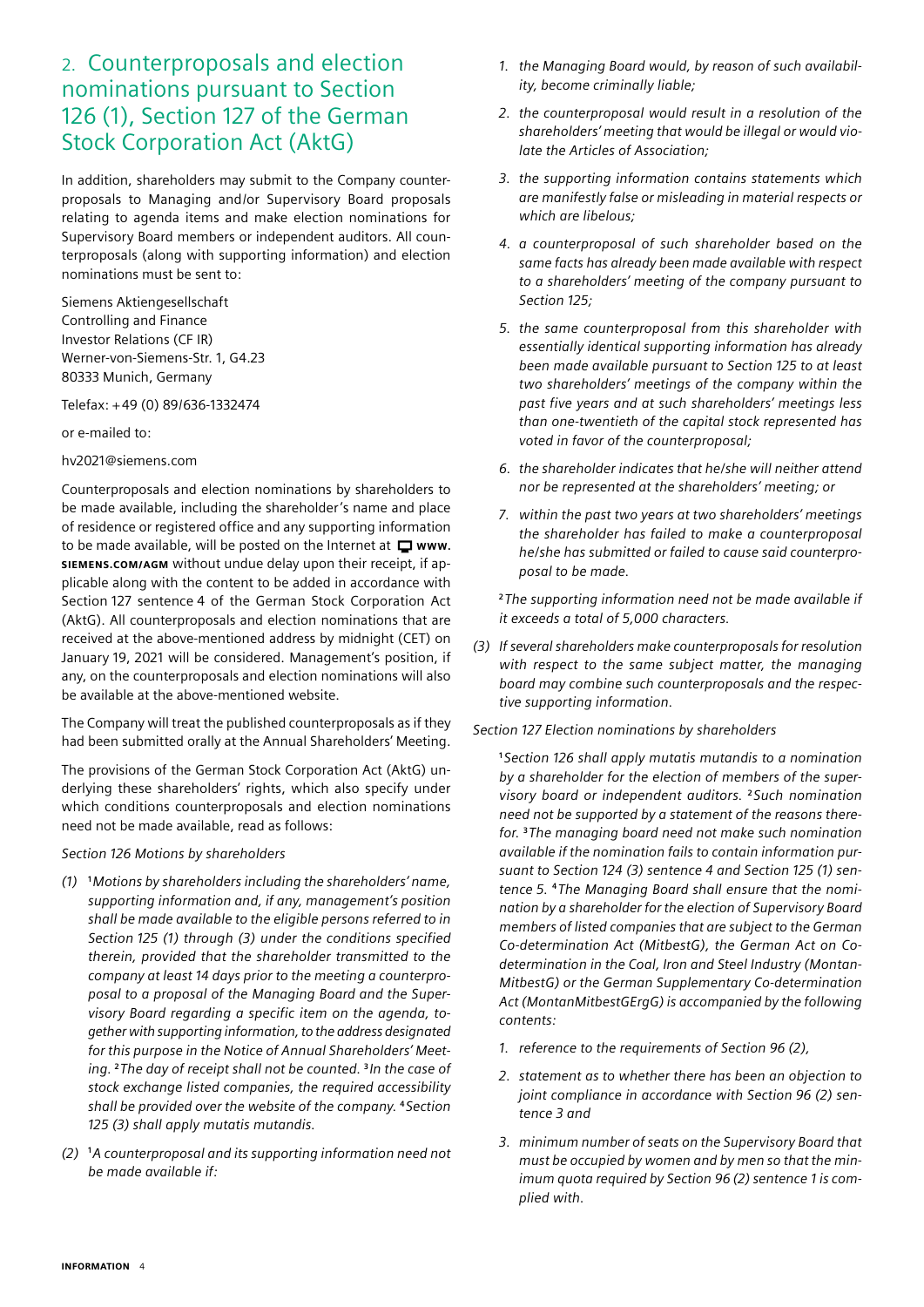*Section 124 Publication of requests for additions to the agenda; proposals for resolutions (excerpts)* 

*(3)* **<sup>4</sup>***The proposal for the election of members of the Supervisory Board or auditors shall state their names, actual profession and place of residence.* 

*Section 125 Communications to shareholders and supervisory board members* 

- *(1)* **<sup>1</sup>***At least 21 days prior to the date of the shareholders' meeting, the managing board of a company that has not exclusively issued registered shares shall communicate the notice of the shareholders' meeting to:*
	- *1. the intermediaries who hold shares in the company in custody,*
	- *2. the shareholders and intermediaries who have requested such communication and*
	- *3. the shareholders' associations that have requested such communication or exercised voting rights at the preceding shareholders' meeting.*

**<sup>2</sup>***The day of the communication shall not be counted.* **3***If the agenda must be amended in accordance with Section 122 (2), such amended agenda shall be communicated in the case of stock exchange listed companies.* **4***The communication shall indicate the option of exercising voting rights by a proxy, including by a shareholders' association.* **<sup>5</sup>***In the case of listed companies, any nomination for the election of supervisory board members must be accompanied by details of their memberships in other supervisory boards whose establishment is required by law; details of their memberships in comparable domestic and foreign controlling bodies of business enterprises should also be provided.* 

- *(2)* **<sup>1</sup>***The managing board of a company that has issued registered shares shall provide the same communication to persons registered in the share register, as well as to the shareholders and intermediaries who have requested such communication and to the shareholders' associations that have requested such communication or exercised voting rights at the preceding shareholders' meeting, by the beginning of the 21st day before the shareholders' meeting.*
- *(3) Every member of the supervisory board may request that the managing board send the same communication to him/her.*
- *(4) Upon request, every member of the supervisory board and every shareholder shall be sent the resolutions adopted at the shareholders' meeting.*
- *(5)* **<sup>1</sup>***The minimum requirements as regards the content and format of the information contained in the communications in accordance with Section 125 (1) sentence 1 and (2) are specified in Commission Implementing Regulation (EU) 2018/1212.* **2***Section 67a (2) sentence 1 shall apply to Section 125 (1) and (2) mutatis mutandis.* **3***In the case of listed companies, the intermediaries who hold shares in the company in custody are obligated pursuant to Sections 67a and 67b to forward and communicate the information specified in Section 125 (1) and (2), unless the intermediary knows that the shareholder receives it from another party.* **4***The same shall apply to non-listed companies, with the proviso that the provisions of Commission Implementing Regulation (EU) 2018/1212 shall not be applied.*

3. Right to obtain information pursuant to Section 131 (1), Section 295, Section 293g (3) of the German Stock Corporation Act (AktG), option of asking questions pursuant to Section 1 (2) sentence 1 no. 3 in conjunction with sentence 2 of the COVID-19 Measures Act

According to Section 131 (1) of the German Stock Corporation Act (AktG), each shareholder or shareholder representative at an Annual Shareholders' Meeting with physical attendance may ask the Managing Board to provide information regarding the Company's affairs, the Company's legal and business relations with affiliated companies, and the position of the Group and any companies included in the Consolidated Financial Statements, to the extent that such information is necessary to permit a proper evaluation of the relevant item on the agenda. Moreover, pursuant to Section 295, Section 293g (3) of the German Stock Corporation Act (AktG), any shareholder or shareholder representative must, upon request, also be provided at the Annual Shareholders' Meeting that decides on the amendment of a profit-and-loss transfer agreement with information on all matters that are material to the amendment of the profit-and-loss transfer agreement.

The above-mentioned right to obtain information does not apply to the virtual Annual Shareholders' Meeting to be held on February 3, 2021. Based on the COVID-19 Measures Act, shareholders are not granted a statutory right to obtain information, but rather given the opportunity to ask questions at the Annual Shareholders' Meeting by using electronic communication. This does not imply a right to an answer.

With the approval of the Supervisory Board, the Managing Board of Siemens AG has decided that shareholders or their proxy representatives may direct questions to the Managing Board via the Internet Service at  $\Box$  www.siemens.com/AGM-SERVICE after registration. Shareholders can obtain online access by entering their Shareholder Control Number and their related Personal Identification Number (PIN) specified in the materials sent to them. Instead of their PIN, shareholders who have registered for electronic delivery of invitations to Shareholders' Meetings with an Access Password selected by them must use this Access Password. The shareholders' proxy representatives use the access data sent to them.

Such questions must be received by the Company via the Company's Internet Service by no later than noon (CET) on February 1, 2021. It is not possible to ask questions after this time and in particular not during the virtual Annual Shareholders' Meeting.

The Managing Board decides at its duty-bound and free discretion which questions it will respond to and how to answer them. In particular, it may summarize questions and select meaningful questions in the interest of other shareholders. In doing so, the Managing Board may give preference to shareholders' associations and institutional investors with significant voting rights. Questions in languages other than German will not be considered.

The provisions of the German Stock Corporation Act (AktG) underlying these shareholders' rights read as follows: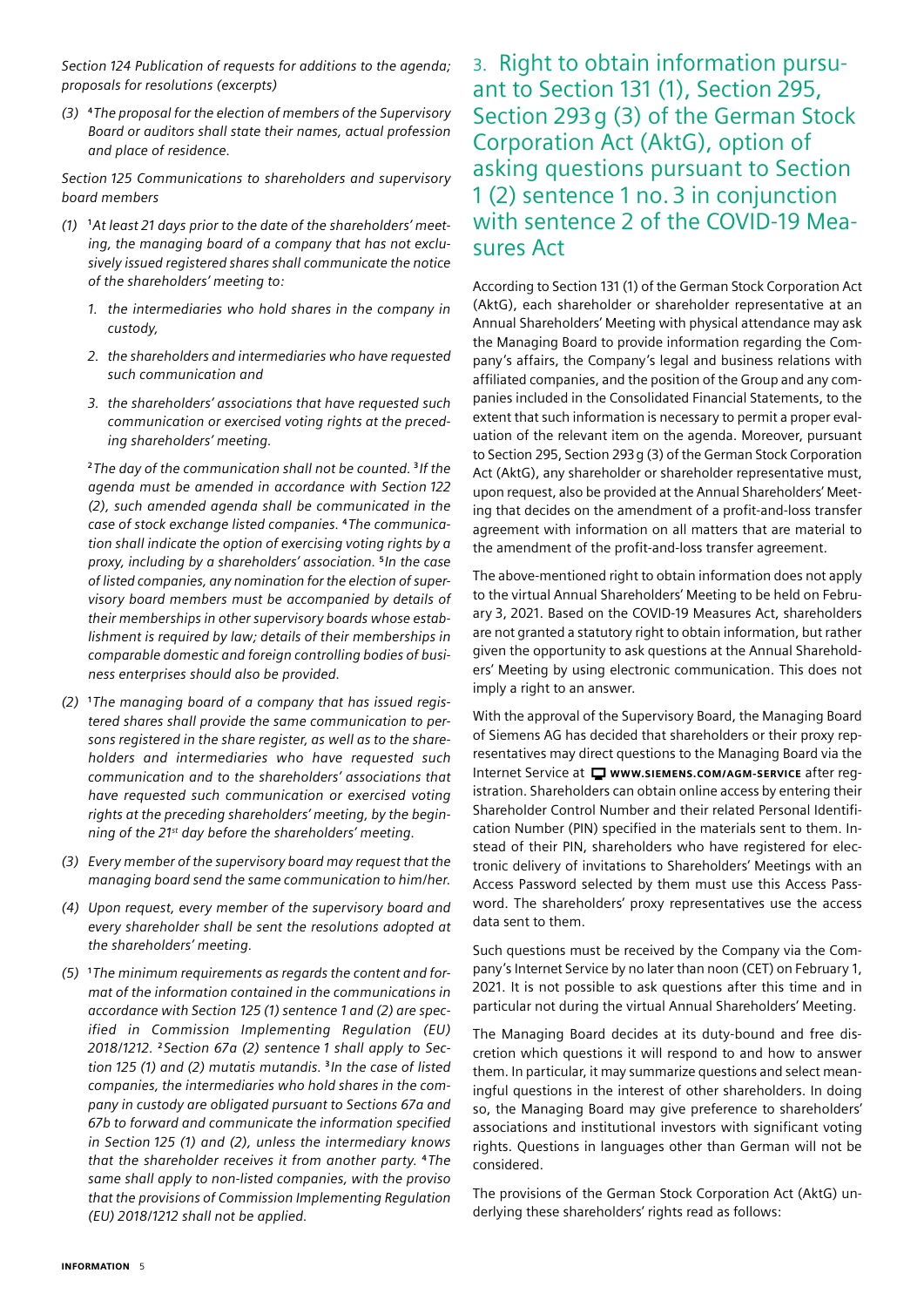*Section 131 Shareholders' right to obtain information*

- *(1)* **<sup>1</sup>***Each shareholder shall upon request be provided with information at the shareholders' meeting by the managing board regarding the company's affairs, to the extent that such information is necessary to permit a proper evaluation of the relevant item on the agenda.* **2***The duty to provide information shall also extend to the company's legal and business relations with any affiliated company.* **3***If a company makes use of the provisions on the simplified procedure pursuant to Section 266 (1) sentence 3, Section 276 or Section 288 of the German Commercial Code (HGB), each shareholder may request that the annual financial statements be presented to him/her at the shareholders' meeting on such annual financial statements in the form that would have been used if the provisions on the simplified procedure were not applied.* **4***The duty of the managing board of a parent company (Section 290 (1) and (2) of the German Commercial Code (HGB)) to provide information at the shareholders' meeting at which the consolidated financial statements and management report of these statements are presented also extends to the position of the consolidated group and any companies included in the consolidated financial statements.*
- *(2)* **<sup>1</sup>***The information provided shall comply with the principles of conscientious and accurate accounting.* **2***The articles or the bylaws pursuant to Section 129 may authorize the chairman of the meeting to reasonably limit a shareholder 's time to speak and ask questions and may provide relevant details in this connection.*
- *(3)* **<sup>1</sup>***The managing board may refuse to provide information:*
	- *1. to the extent that providing such information is, according to sound business judgment, likely to cause not immaterial damage to the company or an affiliated company;*
	- *2. to the extent that such information relates to tax valuations or the amount of certain taxes;*
	- *3. with regard to the difference between the value at which items are shown in the annual balance sheet and the higher market value of such items, unless the shareholders' meeting is to approve the annual financial statements;*
	- *4. with regard to the methods of accounting and valuation, if disclosure of such methods in the notes is sufficient to provide a true and fair view of the actual condition of the company's assets, liabilities, financial position and profit and loss within the meaning of Section 264 (2) of the German Commercial Code (HGB); the foregoing shall not apply if the shareholders' meeting is to approve the annual financial statements;*
	- *5. if the managing board would, by providing such information, become criminally liable;*
	- *6. insofar as, in the case of a credit institution or financial services institution, information need not be given on methods of accounting and valuation applied and setoffs made in the annual financial statements, management report thereof, consolidated financial statements or management report thereof;*

*7. if the information is continuously available on the website of the company for at least seven days prior to the beginning of and during the shareholders' meeting.*

**<sup>2</sup>***The provision of information may not be refused for other reasons.*

- *(4)* **<sup>1</sup>** *If information has been provided to a shareholder outside the shareholders' meeting by reason of his/her status as a shareholder, such information shall upon request be provided to any other shareholder at the shareholders' meeting, even if such information is not necessary to permit a proper evaluation of an item on the agenda.* **<sup>2</sup>** *The managing board may not refuse to provide such information on the grounds of Section 131 (3) sentence 1 no. 1 through 4.*  **<sup>3</sup>** *Sentences 1 and 2 shall not apply if a subsidiary (Section 290 (1) and (2) of the German Commercial Code (HGB)), a joint venture (Section 310 (1) of the German Commercial Code (HGB)) or an associated company (Section 311 (1) of the German Commercial Code (HGB)) provides information to a parent company (Section 290 (1) and (2) of the German Commercial Code (HGB)) for the purpose of including the company in the consolidated financial statements of the parent company, and the information is needed for that purpose.*
- *(5) A shareholder who has been denied information may request that his/her query and the reason for which the information was denied be recorded in the minutes of the meeting.*

*Section 295 Amendment*

- *(1)* **1***An intercompany agreement may be amended only with the approval of the shareholders' meeting.* **2***Sections 293 through 294 shall apply mutatis mutandis.*
- *(2)* **1***The approval of the shareholders' meeting of the company to an amendment of the agreement's provisions obligating the company to make a compensation payment to outside shareholders of the company or to acquire their shares shall require a separate resolution to be adopted by the outside shareholders before the approval becomes effective.* **2***Section 293 (1) sentence 2 and 3 shall apply to the separate resolution.* **3***Any outside shareholder shall, upon request, also be provided with information relating to all affairs of the other contracting party that are material in the context of the amendment at the shareholders' meeting that decides whether this approval is to be given.*

*Section 293g Conduct of shareholders' meeting (excerpts)*

*(3) Any shareholder shall, upon request, also be given information at the shareholders' meeting relating to all affairs of the other contracting party that are material in the context of concluding the agreement.*

The provisions of the COVID-19 Measures Act underlying these shareholders' rights read as follows:

*Section 1 Stock corporations; public partly limited partnerships; European companies (SEs); mutual insurance companies (excerpts)*

*(2)* **<sup>1</sup>***The managing board may decide to hold the shareholders' meeting as a virtual shareholders' meeting without the physical attendance of the shareholders or their proxy representatives, provided that*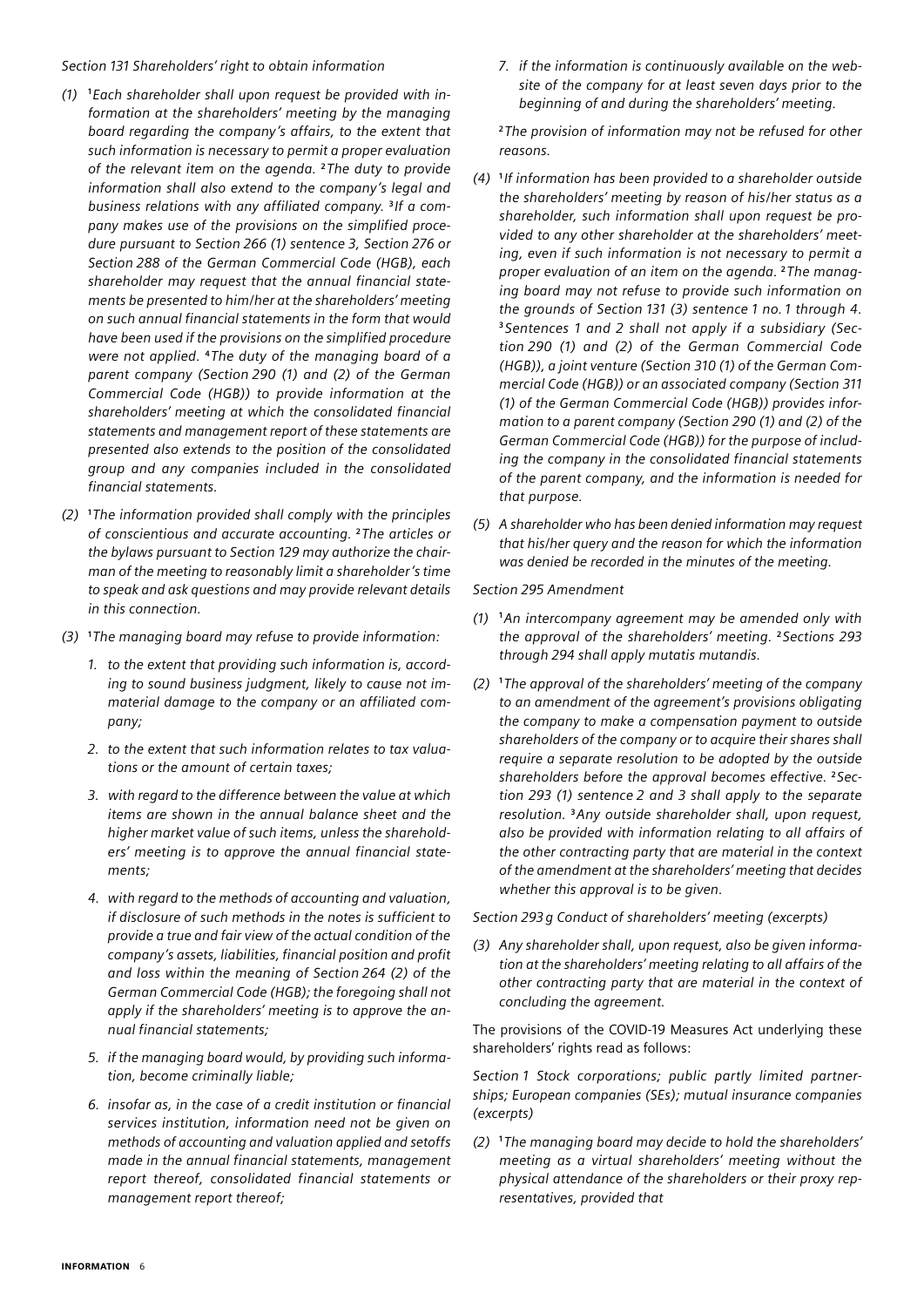- *1. the entire shareholders' meeting is broadcast by means of sound and vision;*
- *2. shareholders can exercise their voting rights (by absentee voting or electronic participation) and authorize proxy representatives by means of electronic communication;*
- *3. shareholders are given the opportunity to ask questions by means of electronic communication;*
- *4. shareholders who have exercised their voting rights in accordance with Section 1 (2) number 2 are given the opportunity to object to a resolution adopted by the shareholders' meeting by way of derogation from Section 245 number 1 of the German Stock Corporation Act (AktG), with the need to be physically present at the shareholders' meeting being waived.*

**<sup>2</sup>***The managing board shall decide at its duty-bound and free discretion which questions it will respond to and how to answer them; it may also stipulate that questions must be submitted by means of electronic communication no later than two days prior to the meeting.*

The chairman of the meeting is authorized to adopt various measures of order and control at the Shareholders' Meeting. The underlying provisions of the Articles of Association of Siemens AG read as follows:

*Section 21 of the Articles of Association of Siemens AG (excerpts)*

*(2) The chairman of the meeting shall direct the procedure of the shareholders' meeting. He may, particularly in exercising rules of order, make use of assistants. He shall determine the sequence of speakers and the consideration of the items on the agenda; he may also, to the extent permitted by law, decide on the bundling of factually related resolution proposals into a single voting item, establish, at the beginning of or at any time during the shareholders' meeting, a reasonable limit on the time allowed to speak or ask questions, or on the combined time to speak and ask questions, either for the entire duration of the shareholders' meeting or individual items on the agenda or individual speakers and order the end of the debate to the extent necessary for the proper conduct of the shareholders' meeting.*

## 4. Objection pursuant to Section 245 no. 1 of the German Stock Corporation Act (AktG), Section 1 (2) sentence 1 no. 4 of the COVID-19 Measures Act

Shareholders who are registered as shareholders of the Company in the Company's share register and who have submitted timely notification of attendance at the Annual Shareholders' Meeting and their proxy representatives may, from the beginning to the end of the Annual Shareholders' Meeting, declare objections to resolutions of the Annual Shareholders' Meeting for the record in accordance with Section 245 no. 1 of the German Stock Corporation Act (AktG), Section 1 (2) sentence 1 no. 4 of the COVID-19 Measures Act via the Internet Service at  $\Box$  www.siemens.com/ [AGM-SERVICE](http://www.siemens.com/agm-service). The notary has authorized the Company to accept objections via the Internet Service; the notary will have access to the objections received via the Internet Service. Shareholders

can obtain online access by entering their Shareholder Control Number and their related Personal Identification Number (PIN) specified in the materials sent to them. Instead of their PIN, shareholders who have registered for electronic delivery of invitations to Shareholders' Meetings with an Access Password selected by them must use this Access Password. The shareholders' proxy representatives use the access data sent to them.

The provisions of the German Stock Corporation Act (AktG) underlying these shareholders' rights read as follows:

*Section 245 Authority to bring an action for avoidance (excerpts)*

*The following shall have authority to bring an action for avoidance:*

*1. Any shareholder attending the shareholders' meeting, provided he/she has already acquired the shares prior to the agenda having been published by notice and provided he/she raised an objection concerning the resolution and had it recorded in the minutes.*

The provisions of the COVID-19 Measures Act underlying these shareholders' rights read as follows:

*Section 1 Stock corporations; public partly limited partnerships; European companies (SEs); mutual insurance companies (excerpts)*

- *(2)* **<sup>1</sup>***The managing board may decide to hold the shareholders' meeting as a virtual shareholders' meeting without the physical attendance of the shareholders or their proxy representatives, provided that*
	- *1. the entire shareholders' meeting is broadcast by means of sound and vision;*
	- *2. shareholders can exercise their voting rights (by absentee voting or electronic participation) and authorize proxy representatives by means of electronic communication;*
	- *3. shareholders are given the opportunity to ask questions by means of electronic communication;*
	- *4. shareholders who have exercised their voting rights in accordance with Section 1 (2) number 2 are given the opportunity to object to a resolution adopted by the shareholders' meeting by way of derogation from Section 245 number 1 of the German Stock Corporation Act (AktG), with the need to be physically present at the shareholders' meeting being waived.*

**<sup>2</sup>***The managing board shall decide at its duty-bound and free discretion which questions it will respond to and how to answer them; it may also stipulate that questions must be submitted by means of electronic communication no later than two days prior to the meeting.*

#### Siemens Aktiengesellschaft

Chairman of the Supervisory Board: Jim Hagemann Snabe Managing Board: Joe Kaeser, President and Chief Executive Officer Members of the Managing Board: Roland Busch, Klaus Helmrich, Cedrik Neike, Matthias Rebellius, Ralf P. Thomas, Judith Wiese Registered offices: Berlin and Munich, Germany Commercial registries: Berlin Charlottenburg, HRB 12300, Munich, HRB 6684; WEEE-Reg.-Nr. DE 23691322